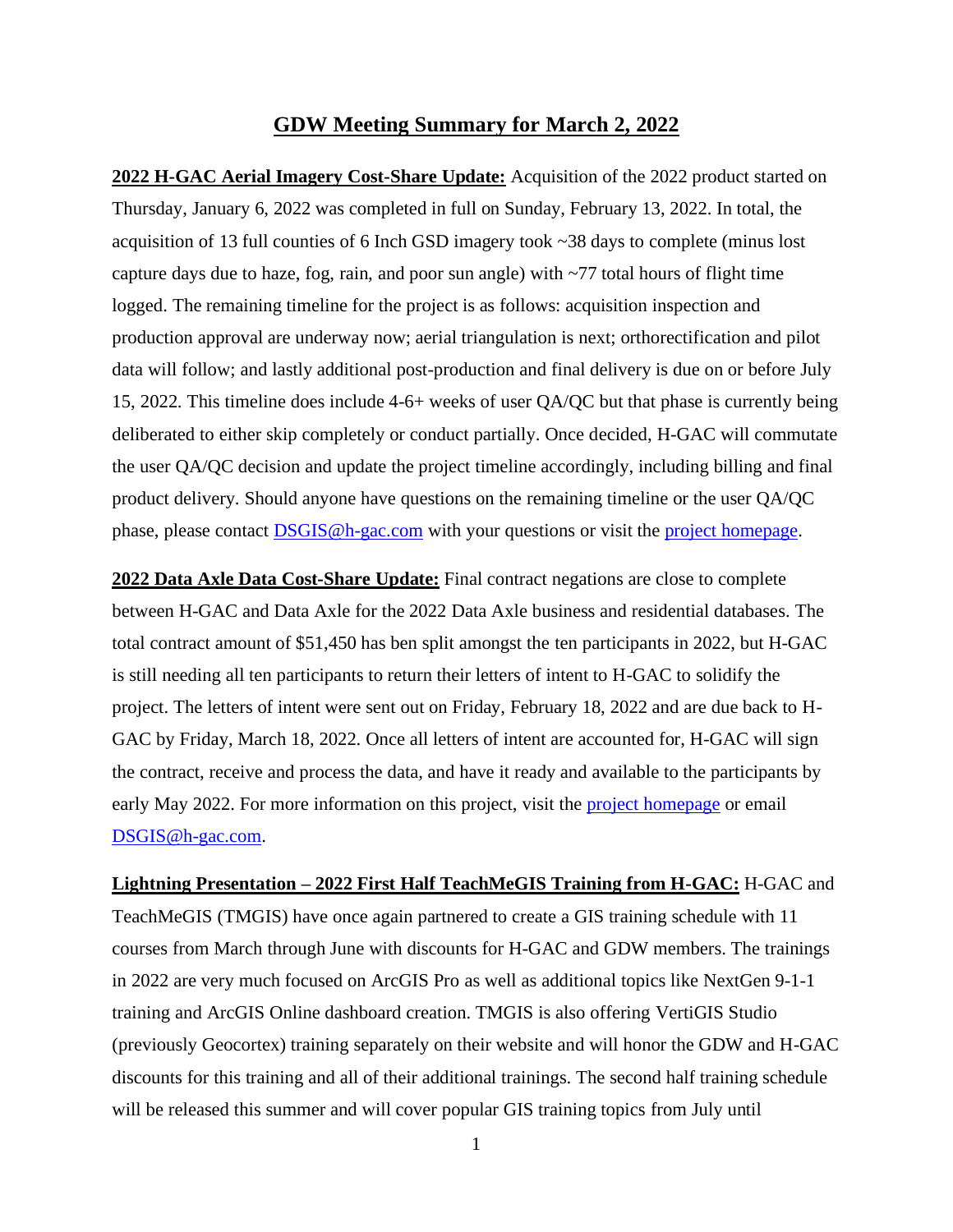December 2022. To see the full first-half training list, please visit the [2022 GIS Training at H-](https://www.h-gac.com/geographic-data-workgroup/gis-training-at-hgac)[GAC website.](https://www.h-gac.com/geographic-data-workgroup/gis-training-at-hgac)

**Guest Presentation – Aerial Intelligence and Drones from Measure:** Alex McGlynn with Measure presented an overview of the monitoring and flight mission software products at Measure using drone technology. Alex gave examples of how clients can use their own drones and utilize Measure platforms to set up scheduled capture whenever they'd like and as often as they'd like. Alex also gave a detailed presentation about the various types of drones available on the market today and what each is capable of currently and in the future as drone technology advances. More information on the drone capture solution options from Measure can be found in [Alex's presentation](https://www.h-gac.com/getmedia/620bc12c-0748-409b-8624-784883b925b7/Measure-GDW-Presentation) or on the [Measure](https://www.measure.com/) website.

## **Announcements/Other Items:**

- o The Esri Developer Summit is next week, March 8-11, 2022 in Palm Springs, CA. If you aren't going in person you can watch the plenary for free via [https://www.esri.com/en-us/about/events/devsummit/overview.](https://www.esri.com/en-us/about/events/devsummit/overview) There is also digital remote access to the event you can attend for a fee. The Esri Developer Summit is a great event for GIS developers or people looking to expand on Esri web development tools and applications.
- o The TNRIS GIS Forum is next week, March 8-11, 2022 at The Commons Center at the UT J.J. Pickle Research Center in Austin, TX. More information can be found at [https://tnris.org/texas-gis-forum/2022/.](https://tnris.org/texas-gis-forum/2022/)
- o Nicole Ceranek with Montgomery County spoke about her involvement with Houston UASI who work to provide support for the emergency community with GIS resources. Nicole is actively looking for additional GIS personnel to help bolster Houston UASI's GIS resources. If interested, please contact Nicole at [nicole.ceranek@mctx.org](mailto:nicole.ceranek@mctx.org) or visit [https://houstonuasi.com/.](https://houstonuasi.com/)
- o There are currently four open GIS/Geospatial positions from across the H-GAC region from employers such as Esri, RCP, CenterPoint Energy, and Energy Transfer. Information and applications for these positions can be found on Esri's regional GIS jobs board that is assessible via the link below.